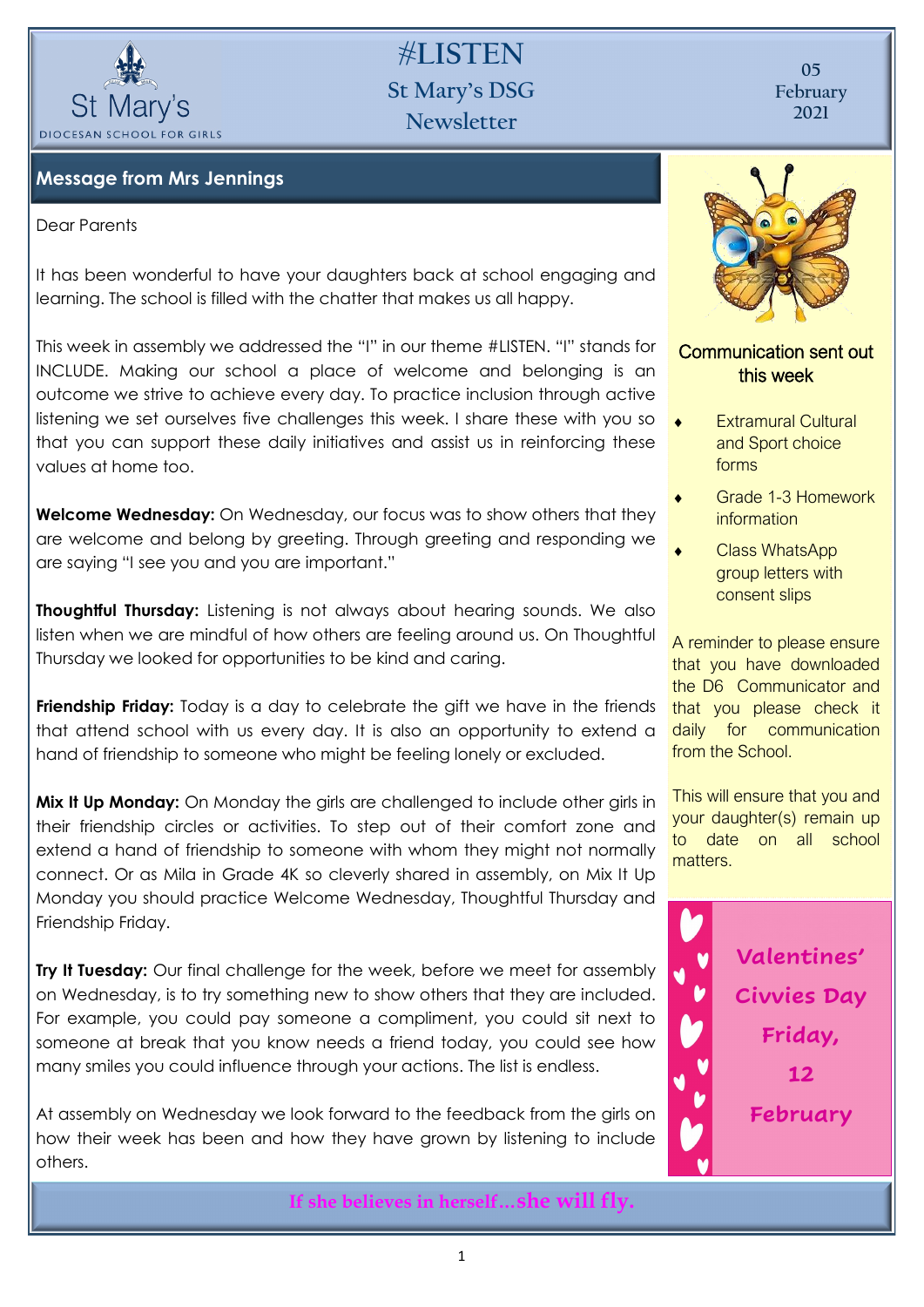

# **#LISTEN St Mary's DSG Newsletter**

## **New WhatsApp Privacy Policy Delayed**

Instant messaging platform WhatsApp has delayed the update of its privacy policy until 15 May 2021. The new privacy policy was initially scheduled to take effect from 8 February 2021, but faced a strong backlash from users who objected to the policy allowing increased data sharing with other companies in the Facebook group. According to Whatsapp and Facebook, the policy update only includes new options for people to manage their business on WhatsApp and "does not expand our ability to share data with Facebook." However, this announcement does not seem to have allayed fears, as millions of users have migrated to alternative instant messaging platforms such as Telegram and Signal. Telegram founder Pavel Durov said his messaging app had seen a 500 per cent increase in new users amid dissatisfaction with the way WhatsApp handles people's data. In the space of just 72 hours, Telegram recorded 25 million new users – according to Durov "possibly the largest digital migration in human history".

SOURCE: ISASA Weekly Bulletin 1-7 February 2021

## **Class Reps 2021**



The decision has been taken to continue to use WhatsApp for the purpose of communication between parents as WhatsApp remains the most widely used instant messaging platform in South Africa. Please ensure that you have returned the Class rep WhatsApp group reply slip to your daughter's class teacher so that your class rep can add you to the group. St Mary's DSG Junior School does not promote the use of WhatsApp by its students as they are all under the age of 16, which is the legal age to use the app.

## **Traffic congestion**

REMINDER: Please drop and go to help us alleviate congestion.

**Option1:** Arrive at the main gate on Duxbury and turn left up to the Junior School.

**Option 2:** Arrive at the main gate on Duxbury and turn right and park at the tennis courts and your daughter can walk up through the school to the Junior School. **Option 3:** Arrive at the Lunnon Road entrance and park at the Tuckshop and your daughter can walk up through the school to the Junior School.

**Option 4:** Arrive at the Boundary Road entrance and park just outside the gate (or you can drive to the Tuckshop) and your daughter can walk up through the school to the Junior School.

The above gates can all be used as exit gates and an additional exit point is through the Junior School teacher's parking area onto Jan Shoba Street.

The traffic flow has been monitored this week and peak traffic is between 7:15 and 7:30. The traffic flows easily until this time. If you can avoid the last-minute rush to get to school, please plan to arrive before 7:15. It will assist us greatly in staggering the flow of traffic over the 45 minute window we have to get all the girls into school.

### **Board Games Request**

We are currently accepting second hand, old fashioned, board games and game cards for our Board Games Club. Please send any games in good condition to our Junior School Reception office.

## **Staff Development Workshop – Monday 22 February**

All the Junior School staff, including our Aftercare staff, will be involved in a staff development workshop on Monday, 22 February from 14:30 to 18:00. This is a compulsory Transformation and Diversity workshop that all staff must attend. We are, therefore, unable to accommodate any girls at school from 14:30. All extramural activities are cancelled for the afternoon. Please can everyone make the necessary arrangements to have their daughters fetched from school at 13:30 for the Foundation Phase and 14:00 for the Intersen Phase.

**If she believes in herself…she will fly.**